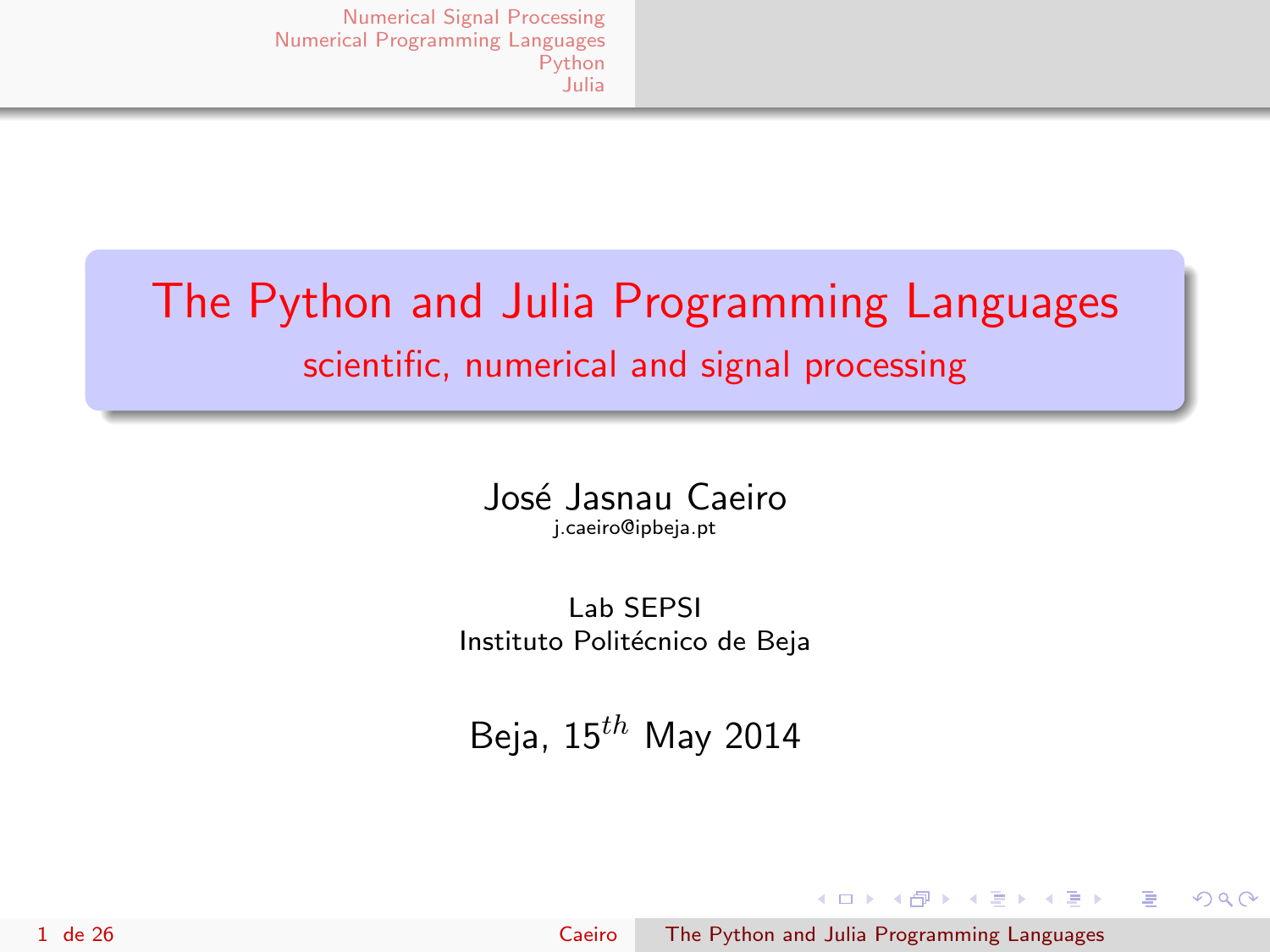

#### 1 [Numerical Signal Processing](#page-2-0)

2 [Numerical Programming Languages](#page-5-0)





イロメ イ母メ イヨメ イヨメ

 $299$ 

э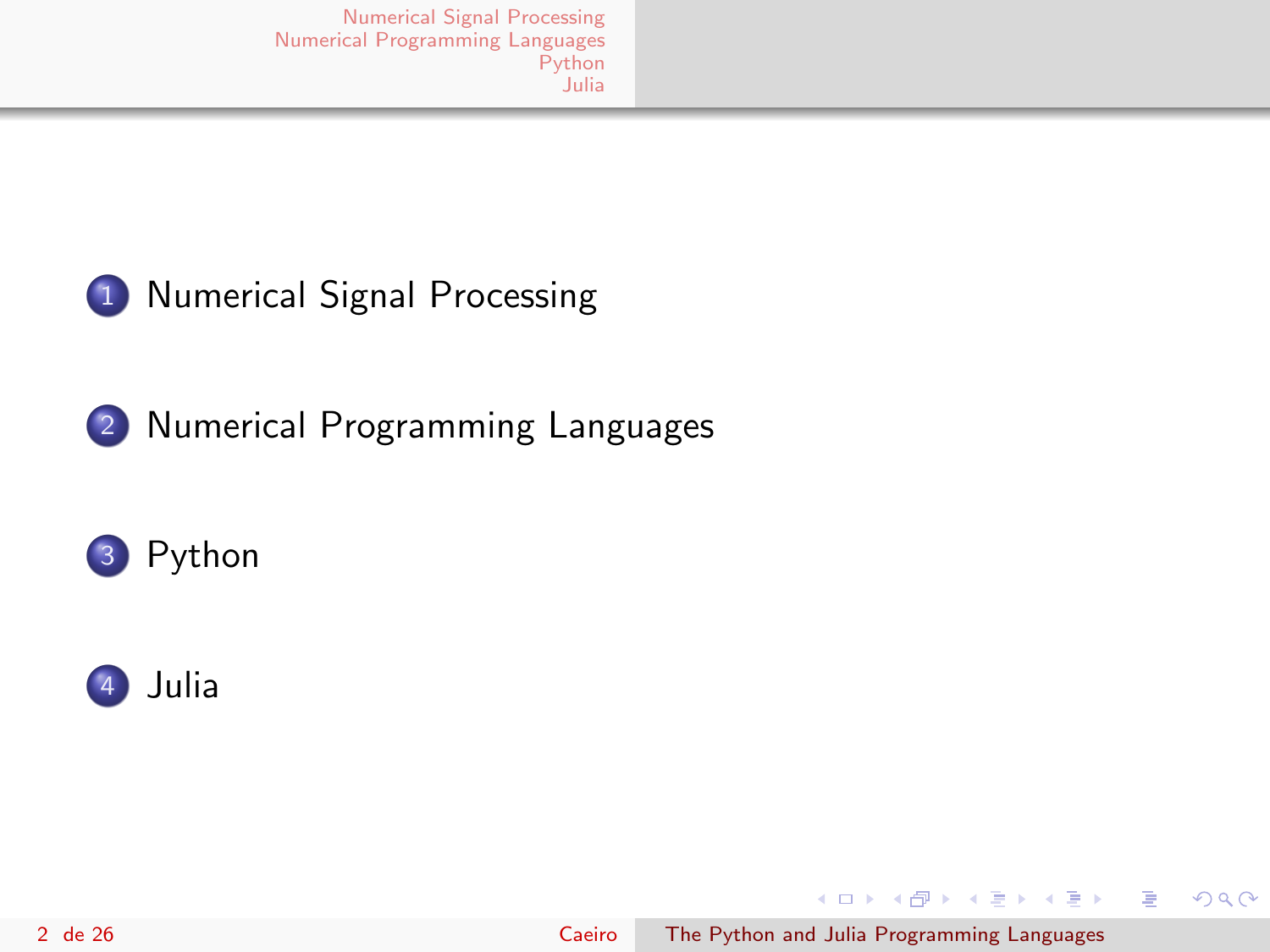

# <span id="page-2-0"></span>Signals and Signal Processing

An informal definition of **signal** is,

#### **Definition**

A signal is a function of independent variables such as **time**, distance, position, temperature, and pressure  $(S. K. Mitra,$ 2002)

another signal processing is, according to Wikipedia (2014),

#### **Definition**

Signal processing is an area of Systems Engineering, Electrical Engineering and Applied Mathematics that deals with operations on or analysis of analog as well as digitized signals, representing time-varying or spatially varying physical quantities.

イロト イ母 トイヨ トイヨト

Þ

 $QQ$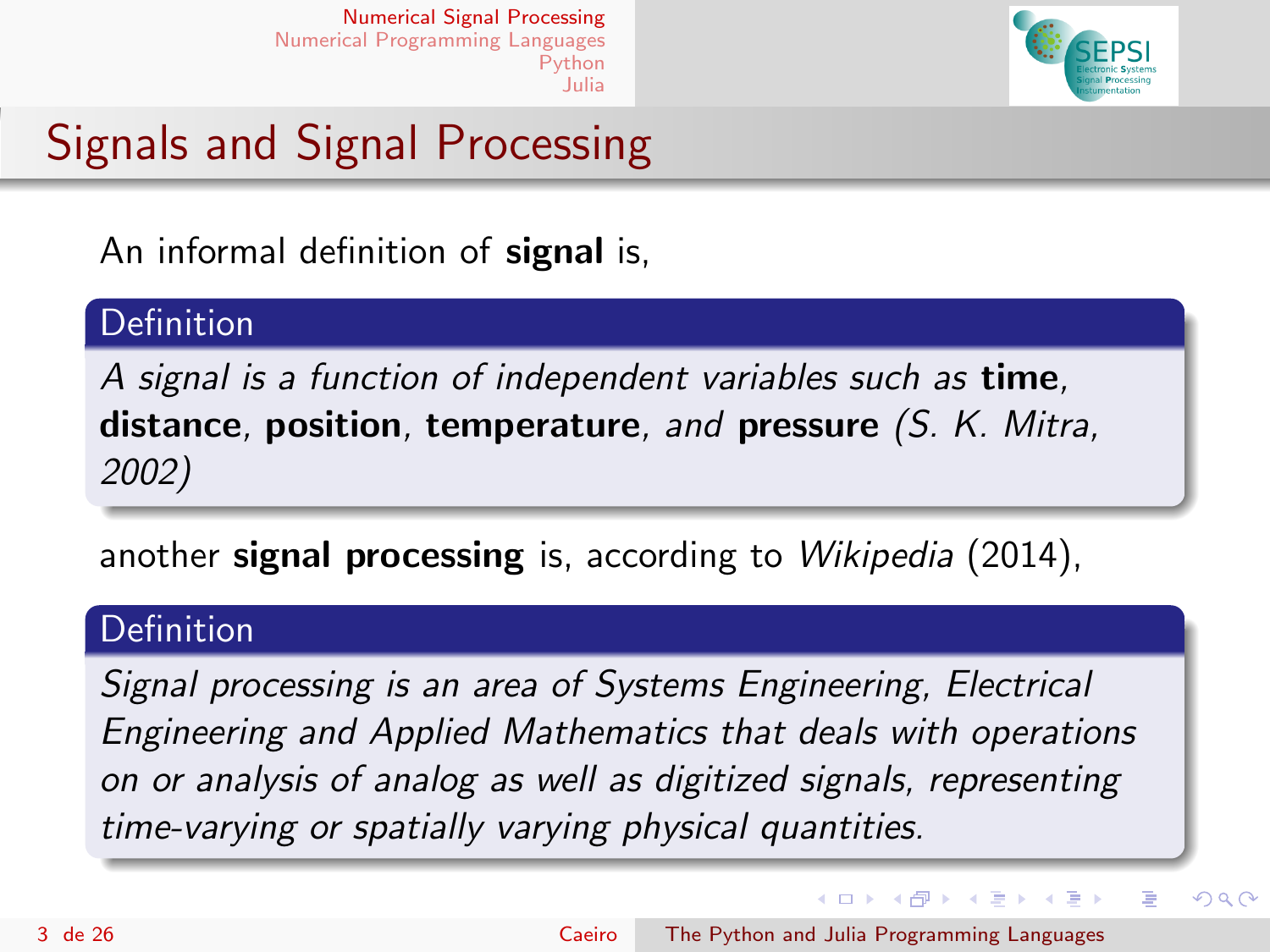

#### Examples of Signals

Some examples of signals are:

sound air pressure as a function of time at a certain point in 3D space;

electromagnetic radiation

ECG electrocardiography signal, a function representing the electrical activity;

images photographs or video frames;

sensor generated signals temperature, pressure, etc.

イロメ イ母メ イヨメ イヨメ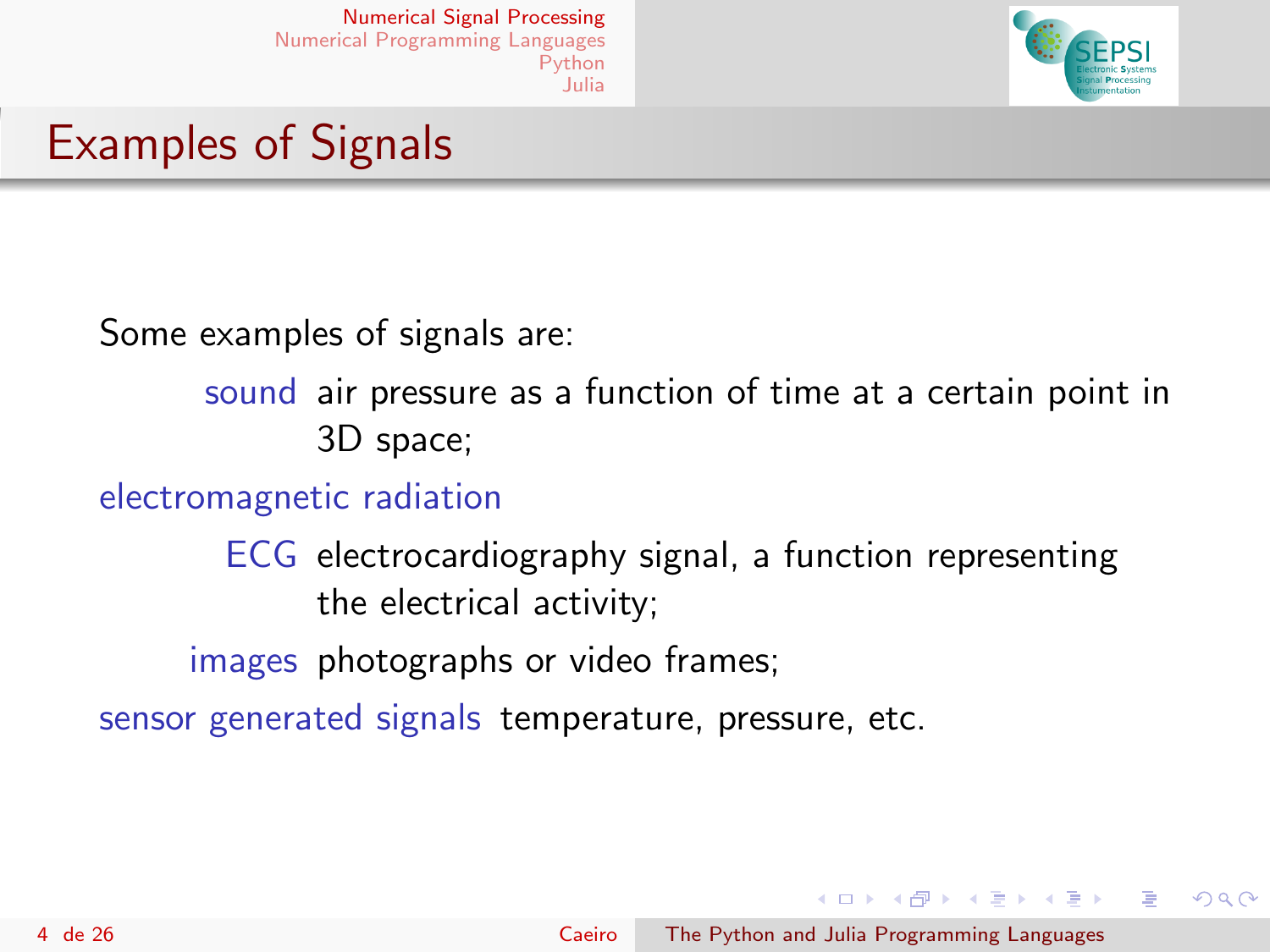

# Typical Signal Processing

Data structures and operations:

- matrix operations;
- discrete vector based processing;
- **Fast Fourier Transform:**
- Discrete Transforms;
- filtering;
- 1D and 2D discrete convolution (a multiply and add operation);
- N-dimensional statistical signal processing;
- image point and local based operators.

And most of the time several data formats must be supported and also scientific plotting.

イロメ イ母メ イヨメ イヨメ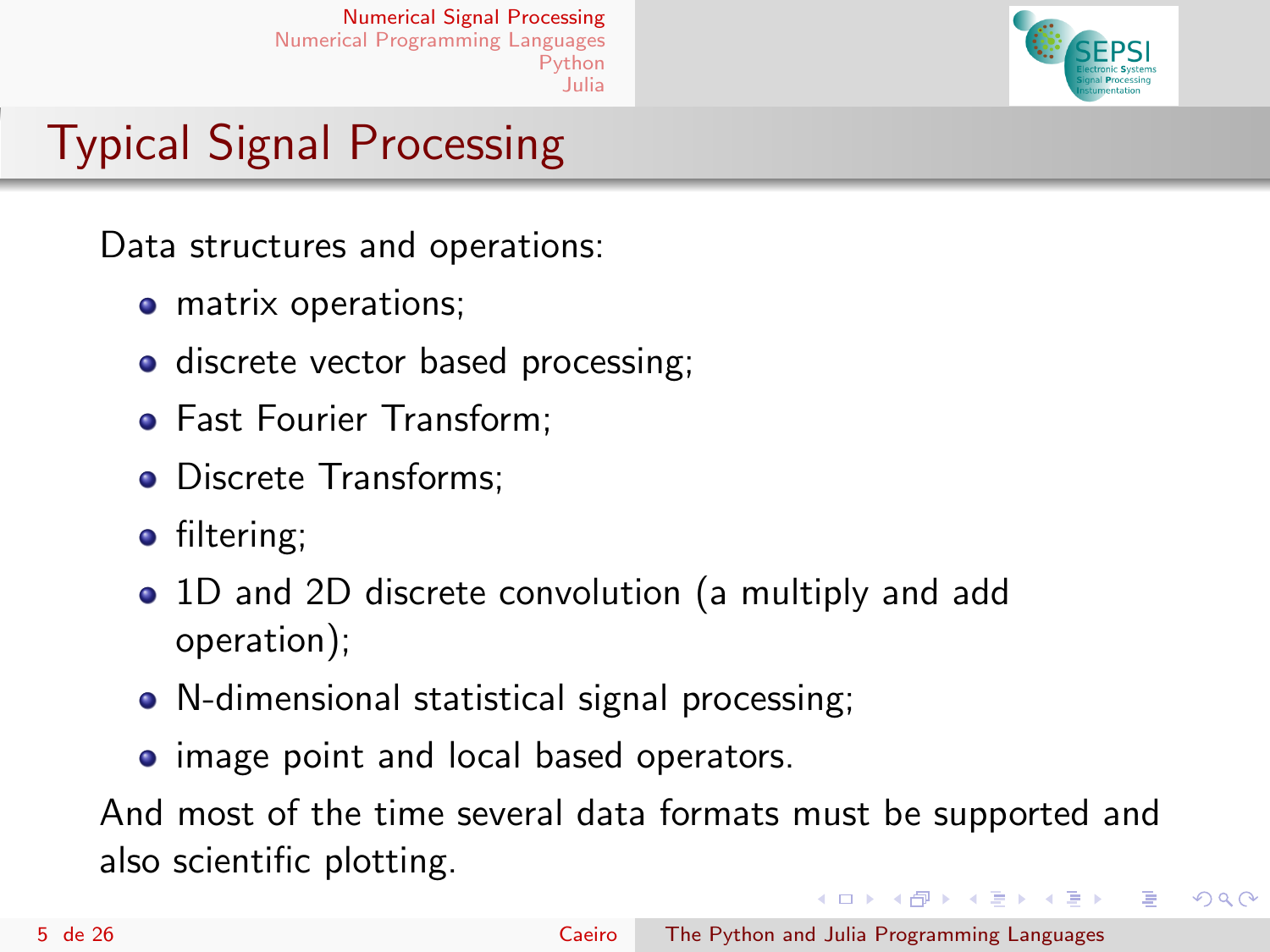

#### <span id="page-5-0"></span>Some historical landmarks

Fortran a general purpose imperative programming language (late 1950's)

- high performance compiler;
- huge set of numerical and scientific libraries;
- o static memory allocation;
- C another general purpose imperative programming language (1973)
	- **•** maps efficiently to typical machine instructions;
	- available for the majority of computer architectures and operating systems, namely microcontroler and digital signal processors (DSPs);

イロメ イ何メ イヨメ イヨメ

つくい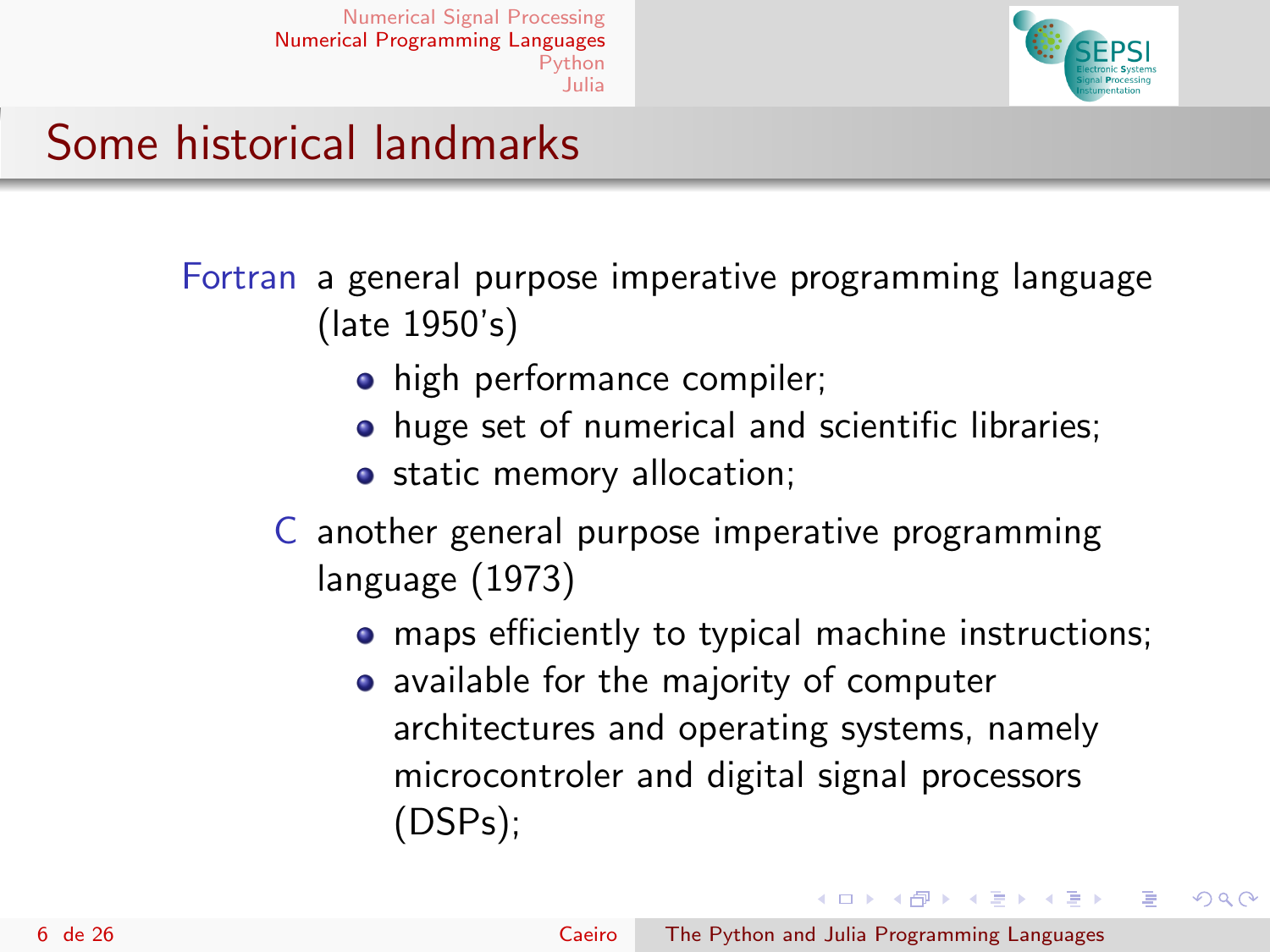

# **MATLAB**

The *golden standard* programming language used for **signal** processing research and development

- **o** developed in the late 1970s to give easy access to students to LINPACK and EISPACK Fortran algebraic libraries;
- popular in applied mathematics, control engineering, image processing, numerical analysis and signal processing;
- simple syntax with *dynamic programming languages* properties;
- can call functions and subroutines written in C or Fortran;
- large set of functions and toolkits (a set of functions and libraries dedicated to a specific field).

イロメ イ何メ イヨメ イヨメ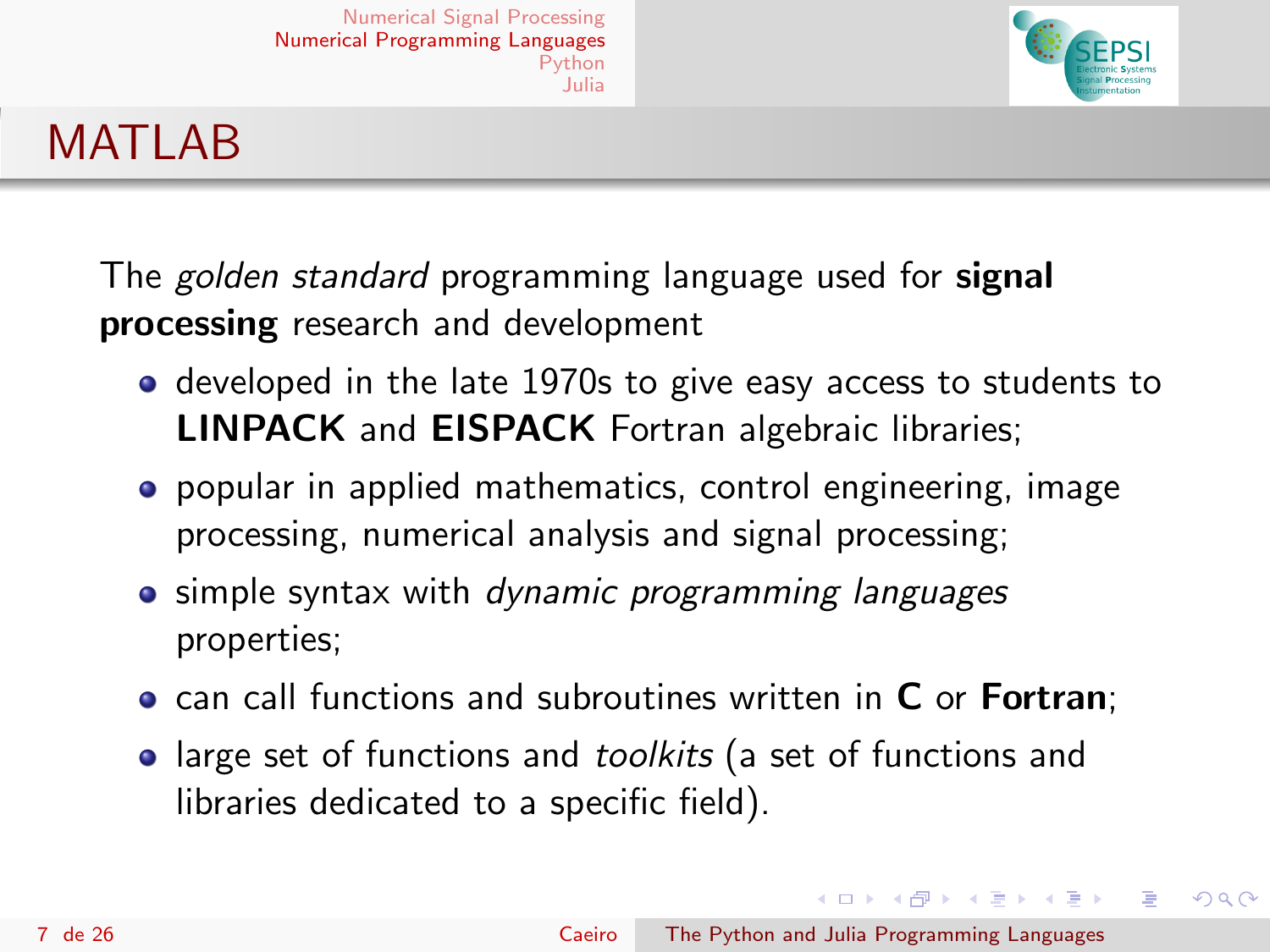

# **MATLAB**

- **MATLAB** is a proprietary product of **MathWorks**;
- very expensive with toolboxes sold separately using a license model;
- last release is **MATLAB** 8.3;
- offers some support for parallel processing;
- poor syntax for advanced programming and data structures, namely object oriented programming, lists, dictionaries, etc.
- **•** offers support to symbolic processing through **MuPAD**;
- Java, Perl or .NET libraries can be directly called from MATLAB;

イロメ イ母メ イヨメ イヨメ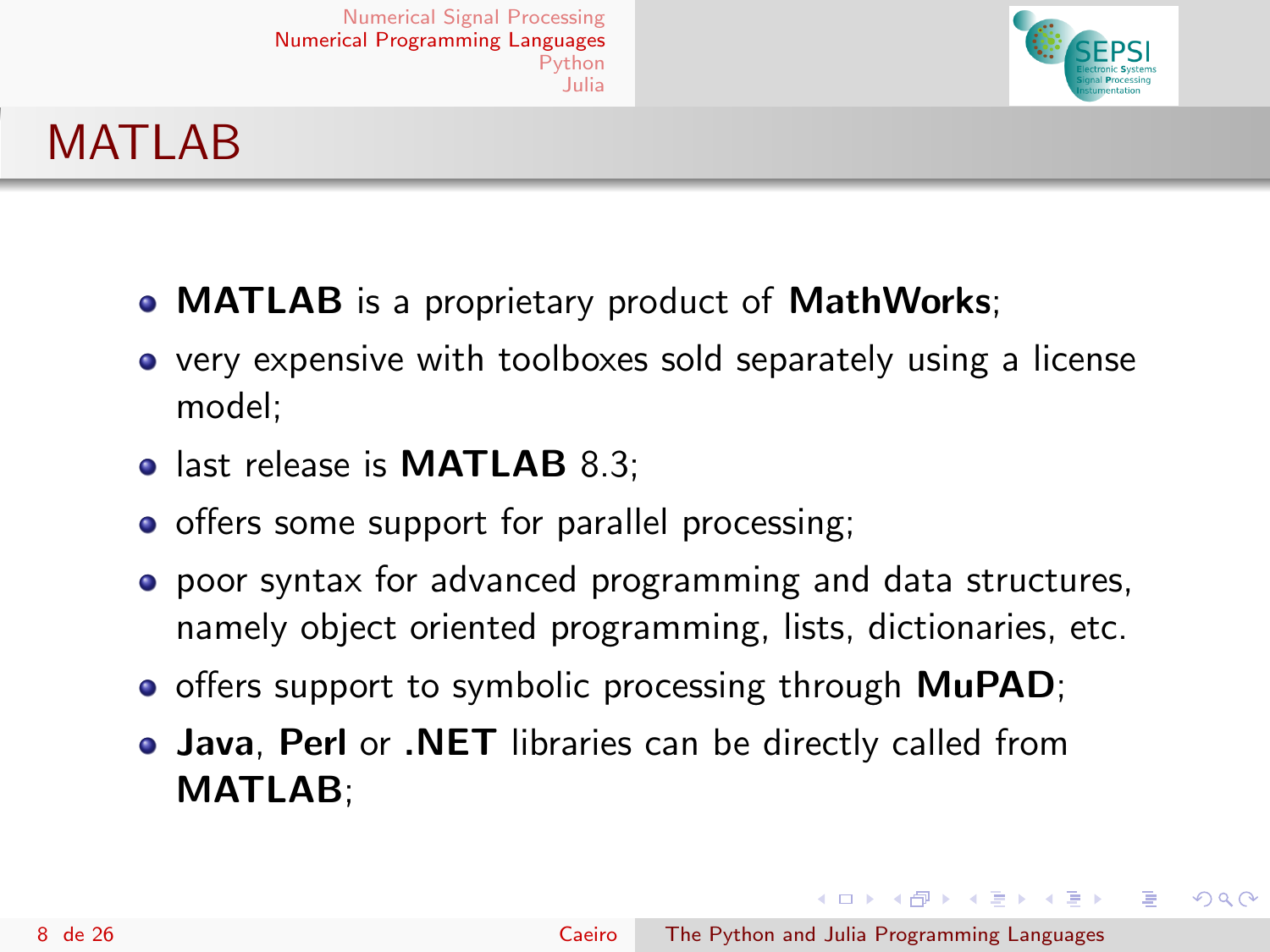

## MATLAB and alternatives

Some open source alternatives have appeared offering a large extent of compatibility:

- GNU Octave appeared around 1988 and is mostly compatible with MATLAB adopting a GNU General Public License;
	- Scilab appeared around 1990 within INRIA, it is the most compatible language with MATLAB, and although free presents a commercial support through scilab enterprises;
	- FreeMat another free alternative under GPL and with 95% compatibility with MATLAB;
	- ScalaLab provides an efficient **MATLAB** like working style for the Java Virtual Machine and is programmed in Scala.

イロメ イ何メ イヨメ イヨメ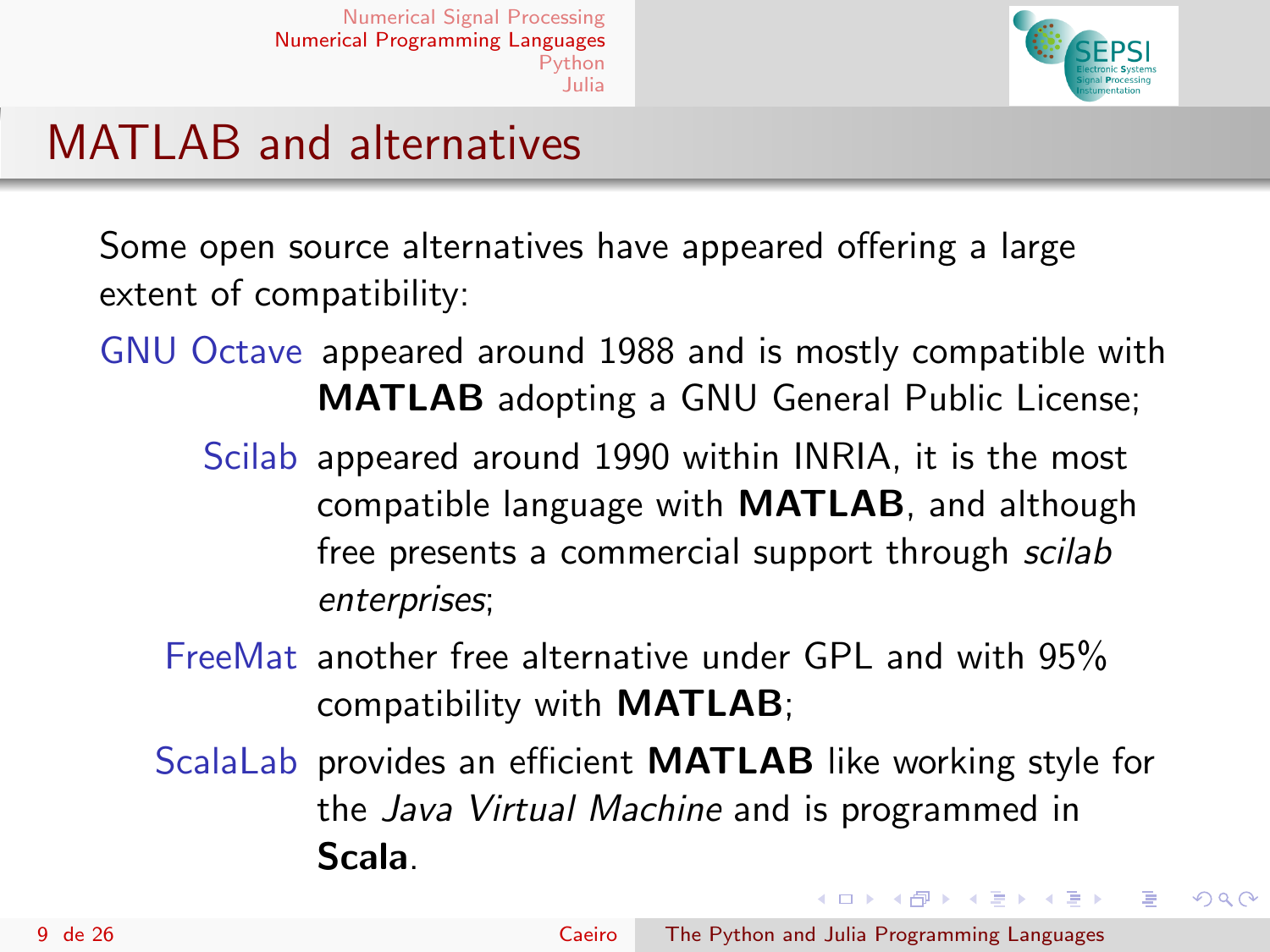

# <span id="page-9-0"></span>General Properties

- Python appeared in 1991 and is one of the most successful dynamic programming languages;
- supports a large set of programming paradigms;
- **•** programmers productivity is high due to the language and the large set of libraries available;
- $\bullet$  easy to interface to  $\mathsf{C}$ ;
- good support for high level data structures.

イロメ イ母メ イヨメ イヨメ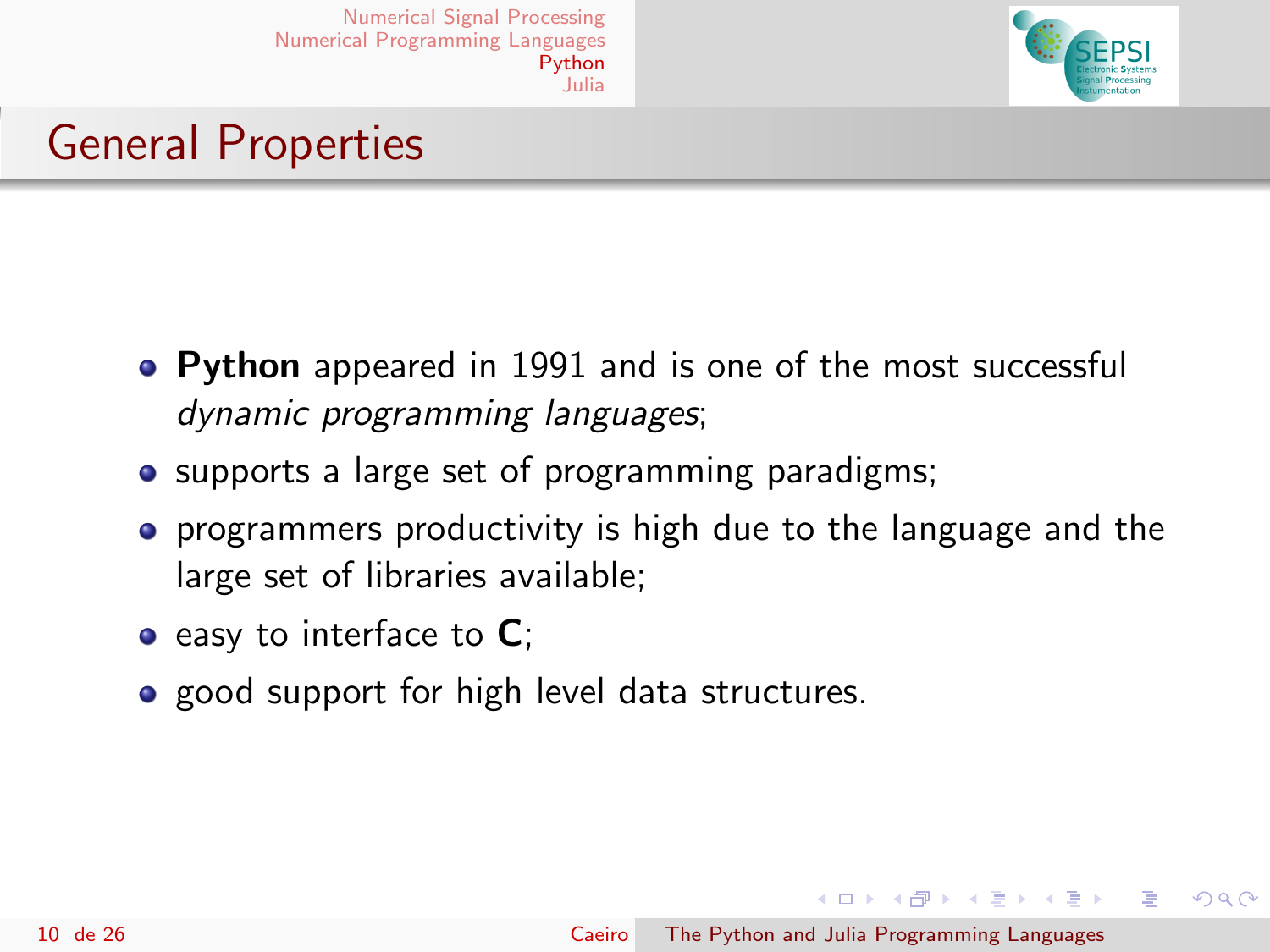

## numpy, scipy and matplotlib

In 2005 a stable numerical package proposal was created by Travis Oliphant, based on previous ancestor packages:

- NumPy provides functionality comparable to MATLAB;
- $\bullet$  easily interfaces with  $\mathsf{C}$ ;
- SciPy extends this functionality;
- Matplotlib is an advanced plotting package;

A scientific programming framework joining several packages was created using Python: sage.

It is very large (several GB and hundreds of packages) and is currently under version 6.2.

イロメ イ母メ イヨメ イヨメ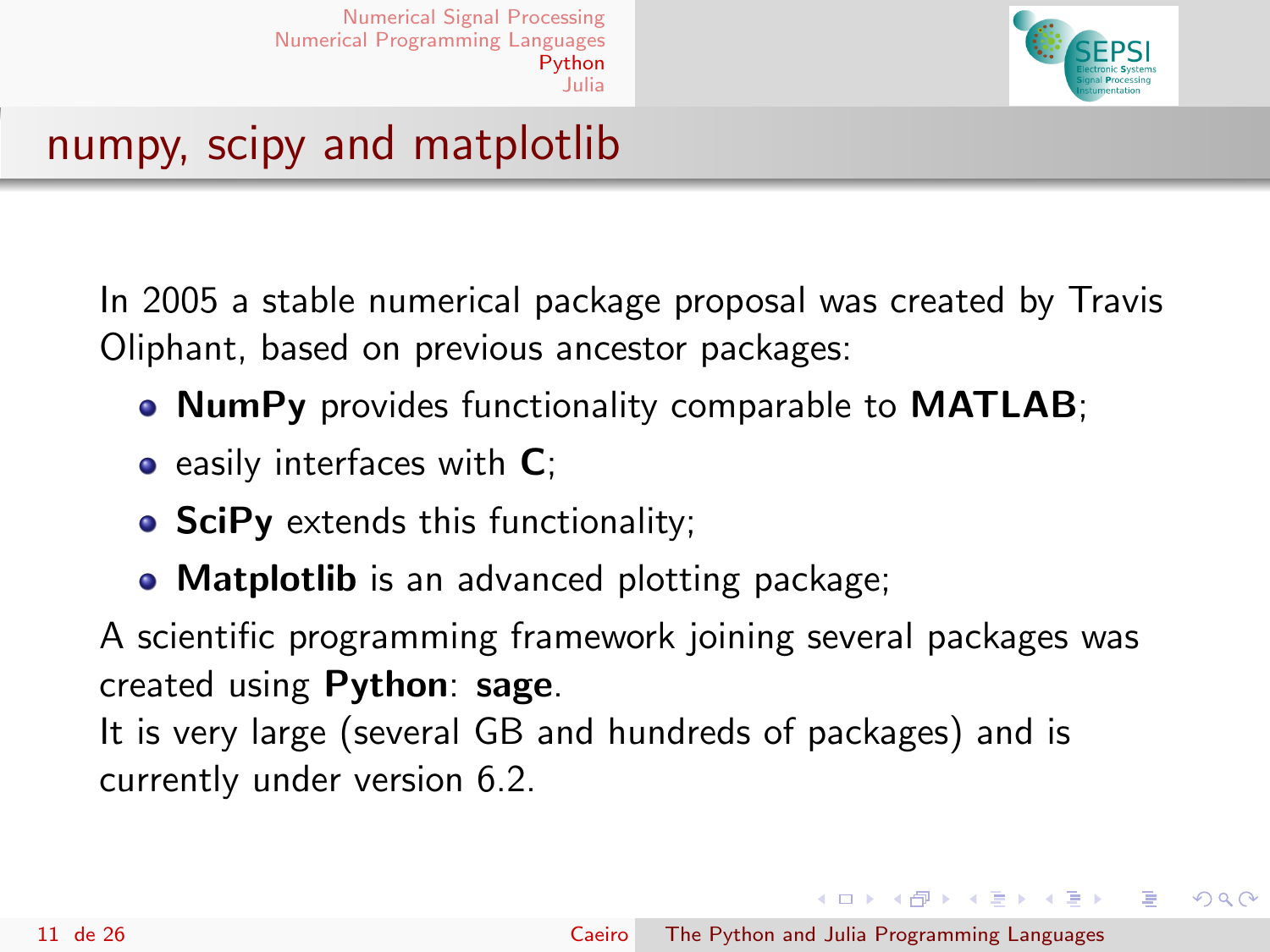

## <span id="page-11-0"></span>Criticism of MATLAB

- **MATLAB** is proprietary and costly;
- **MATLAB** is used by only  $0.711\%$  of the general programming community;
- MATLAB data structures are cumbersome and does not support generic programming;
- **MATLAB** is slow when cycles and selections are involved.

イロメ イ母メ イヨメ イヨメ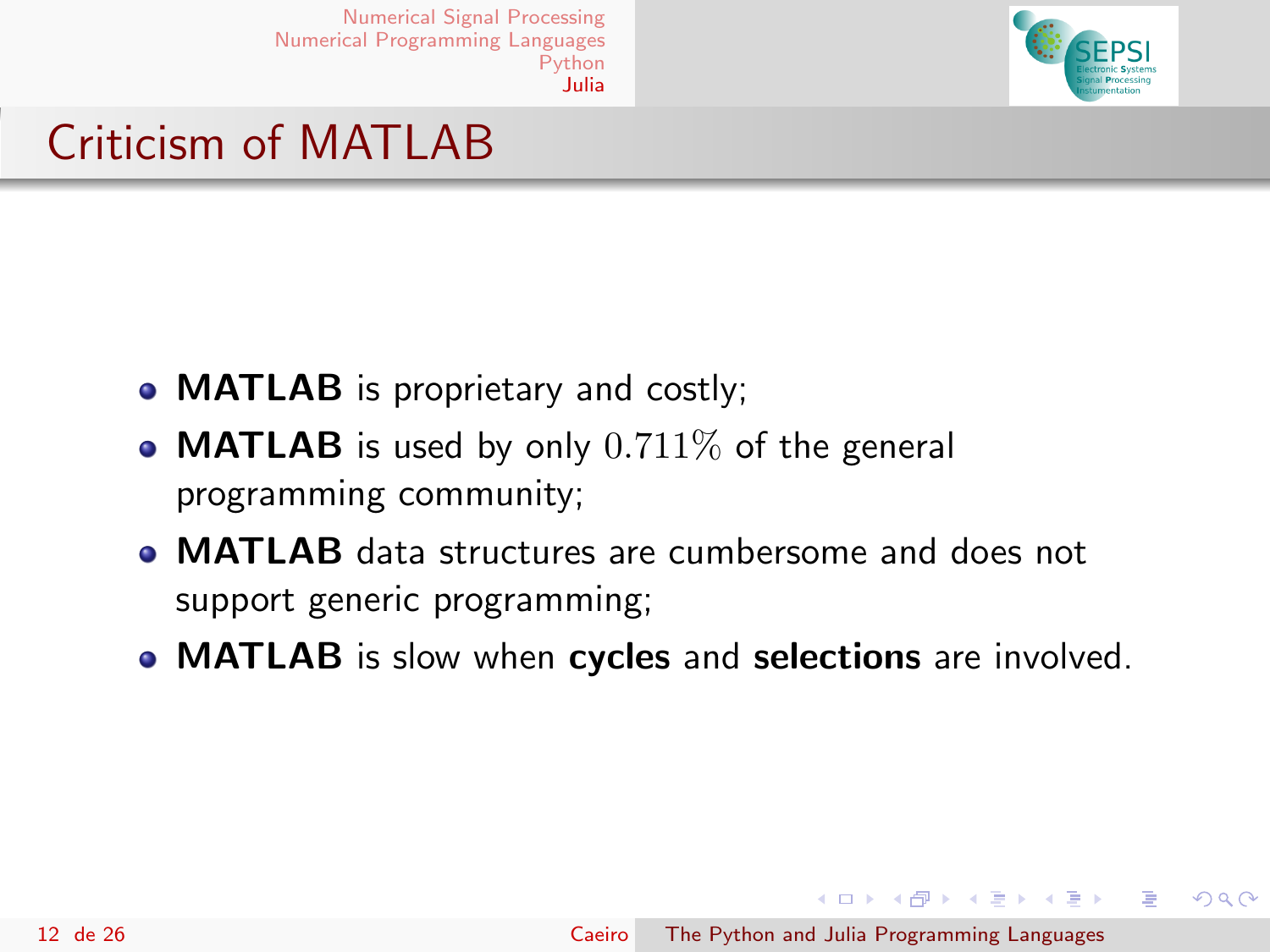

## Criticism of Python

- not compatible with **MATLAB**;
- due to design there are some multi core programming limitations;
- slow when cycles and selections are involved.

イロメ イ母メ イヨメ イヨメ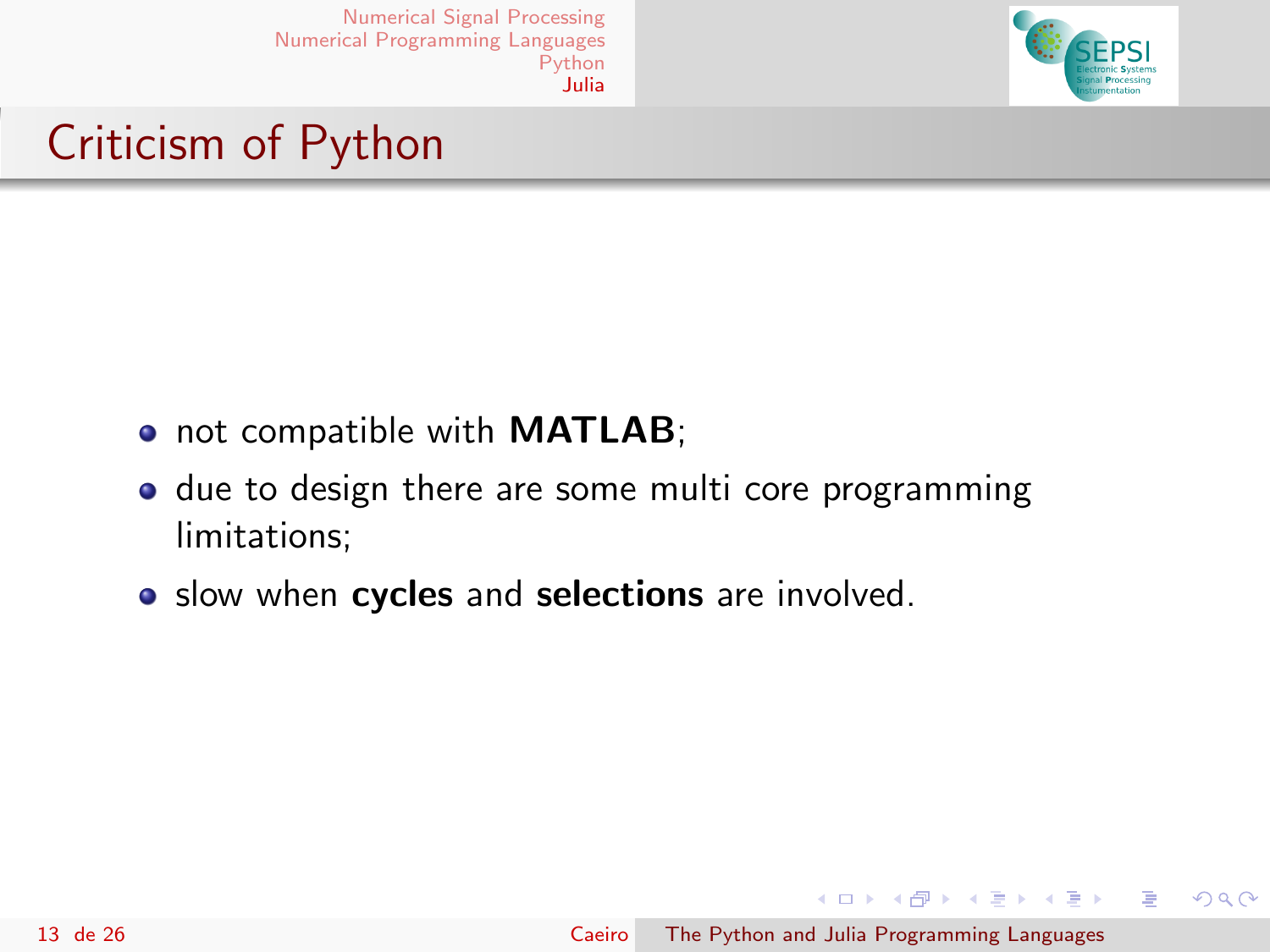

# The Julia programming language

The creators of Julia are based on the Massasuchets Institute of Technology and are:

- Alan Edelman, professor of Applied Mathematics at MIT;
- Stefan Karpinski, a programmer;Jeff Bezanson, another programmer; Viral Shah, a Bangalore programmer that works on Julia from India.

→ イ母 ト イヨ ト イヨ ト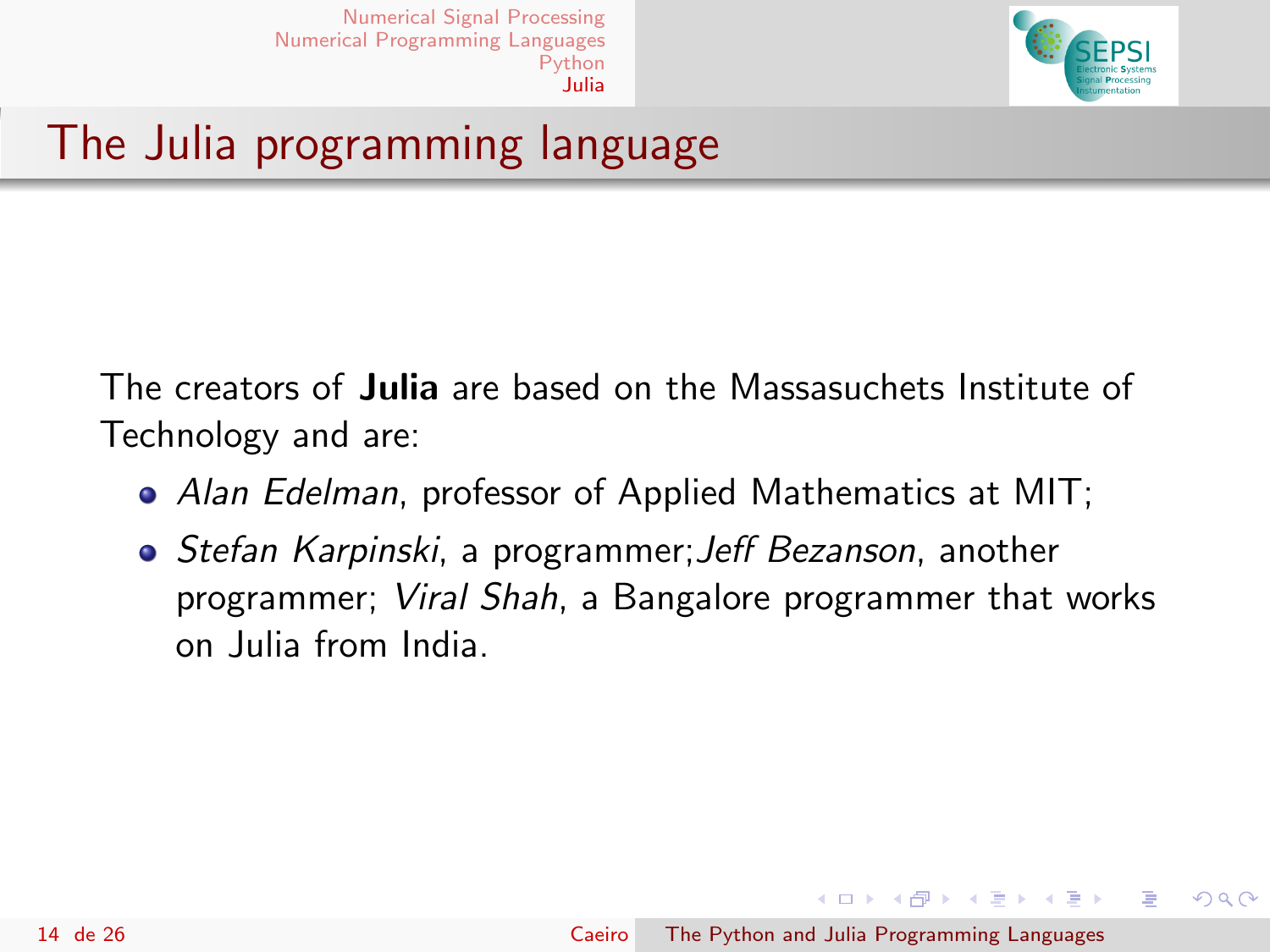

## And is being used at

#### Julia is used at:

- Stanford University, Spring 2014, AA222, Introduction to Multidisciplinary Design Optimization (Prof. Mykel J. Kochenderfer)
- **Pennsylvania State University, Spring 2014, ASTRO 585,** High-Performance Scientific Computing for Astrophysics (Prof. Eric B. Ford)
- Cornell University, Spring 2014, CS 5220, Applications of Parallel Computers (Prof. David Bindel)
- MIT, Spring 2014 18.330, Introduction to Numerical Analysis (Dr. Homer Reid), 15.S60, Software Tools for Operations Research (Iain Dunning), 15.083, Integer Programming and Combinatorial Optimization (Prof. Juan Pablo Vielma)

イロト イ母 トイヨ トイヨト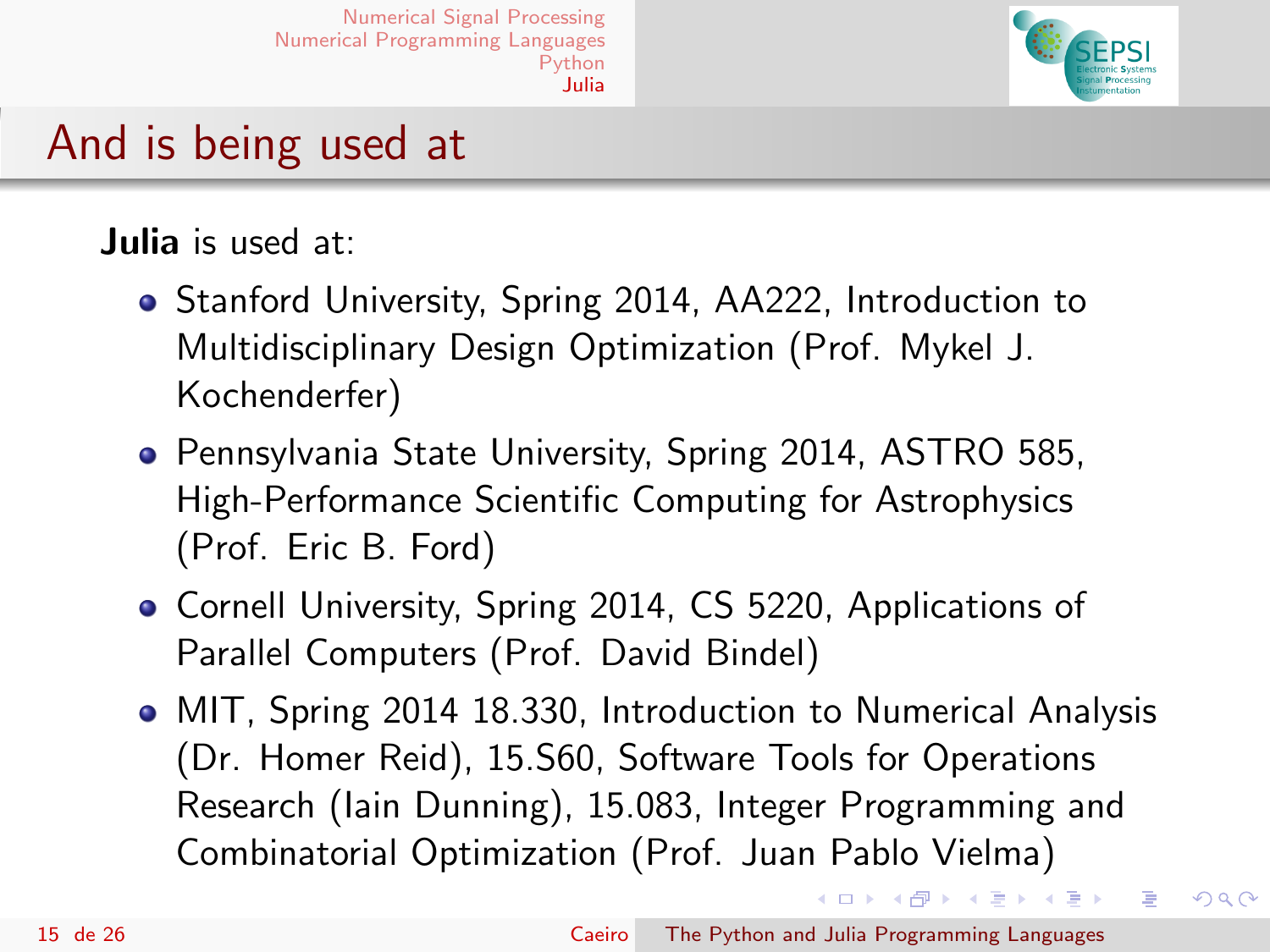

# Why Julia?

- The authors wanted a programming language with the speed of C and the dynamic programming features of Python and Ruby;
- with a familiar syntax as **MATLAB**;
- **•** usable for general programming as **Python**;
- supportive of Hadoop, an open source software framework for storage and large-scale processing of data-sets on clusters of commodity hardware (Wikipedia quote);
- **•** easy to learn to people coming from the signal processing and machine learnig community.

イロメ イ母メ イヨメ イヨメ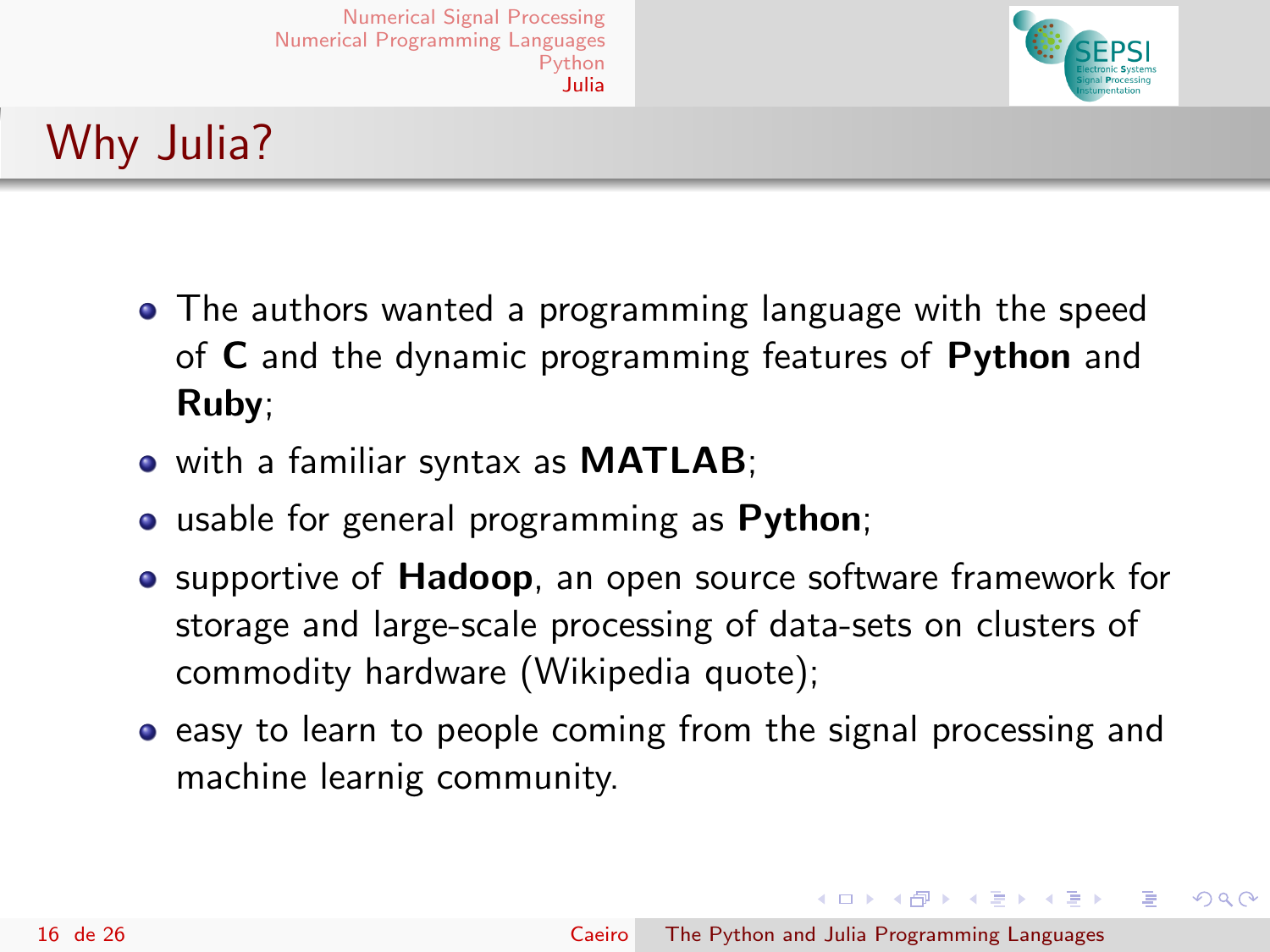

## Julia

Some characteristics of the **Julia** programming language:

- modern dynamic programming language (development started in 2009);
- designed for technical and scientific computing;
- syntax familiar for **MATLAB** programmers;
- calls Python and C functions directly;
- **o** designed for parallel and distributed computation;
- MIT licensed: free and open source;
- developed at MIT.

イロメ イ母メ イヨメ イヨメ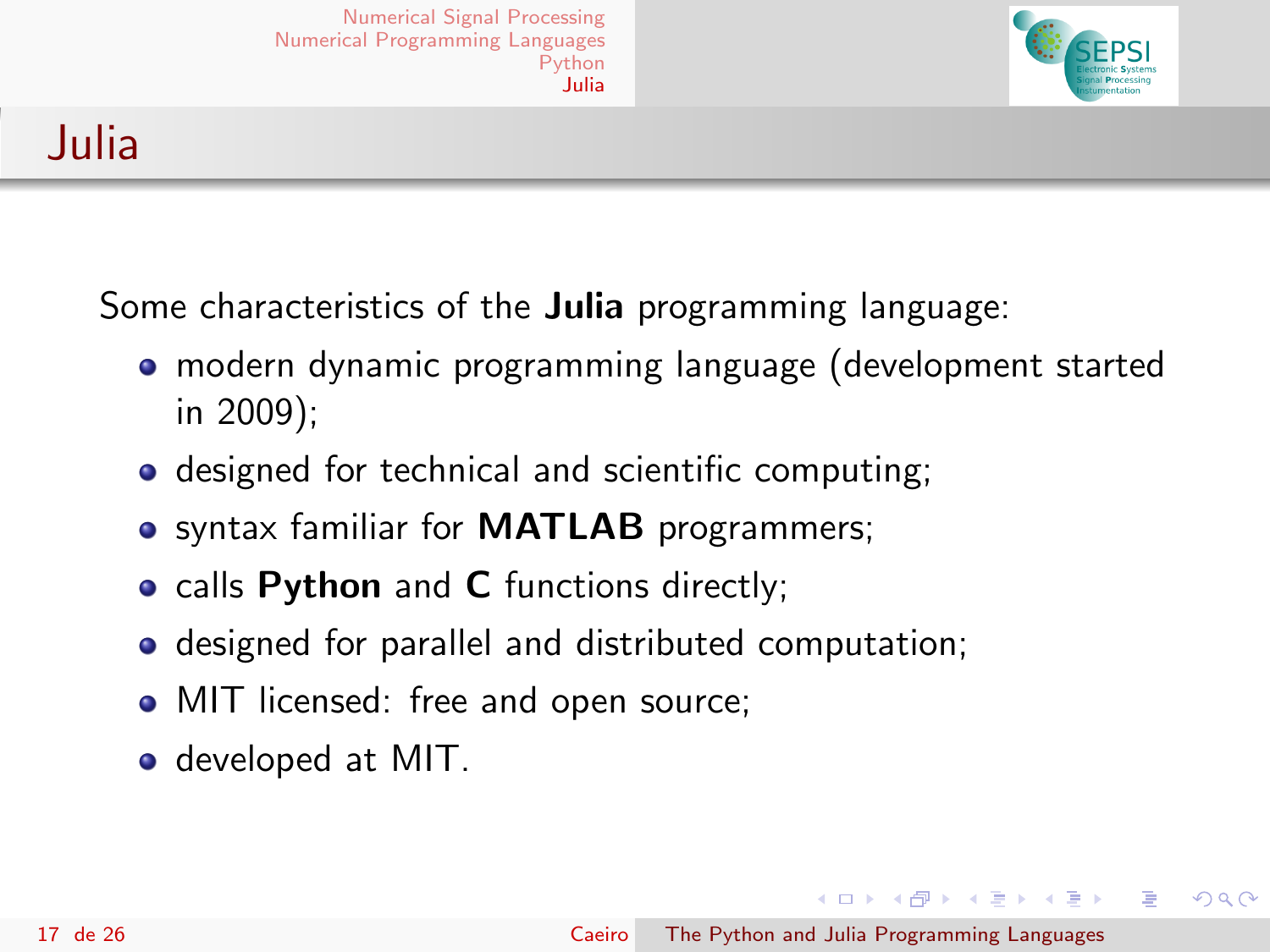

## A larger set of features

- Multiple dispatch: providing the ability to define function behavior across many combinations of argument types;
- Dynamic type system: types for documentation, optimization, and dispatch;
- Lisp-like macros and other metaprogramming facilities;
- multiprocessing environment based on message passing;
- **•** parallel processing with GPUs based on **OpenCL** with bindings based on PyOpenCL (a Python based package), <https://github.com/JuliaGPU/OpenCL.jl>;
- **Coroutines: lightweight "green" threading:**
- LLVM-based just in time compiler.

イロメ イ母メ イヨメ イヨメー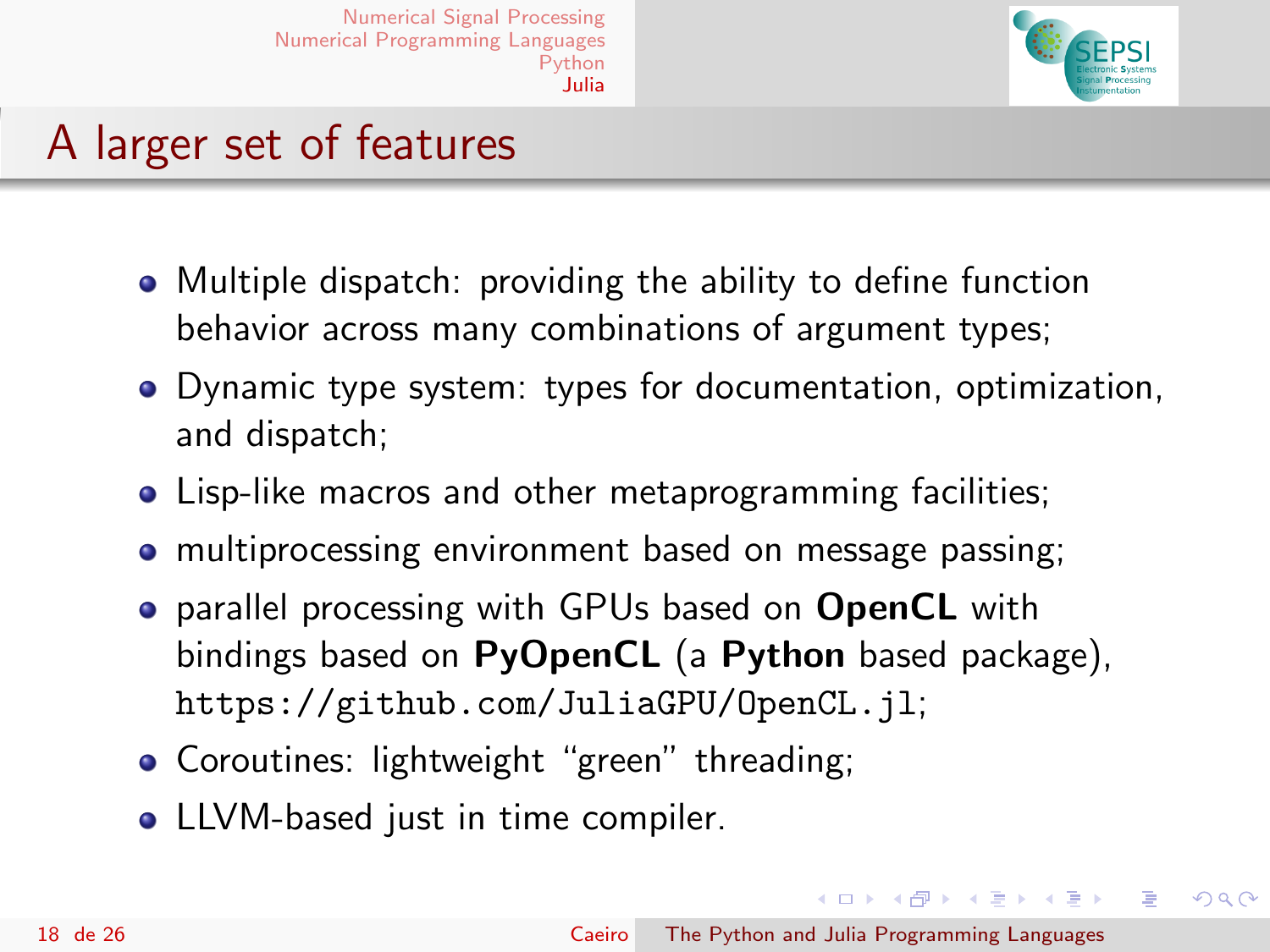

## Syntax example MATLAB

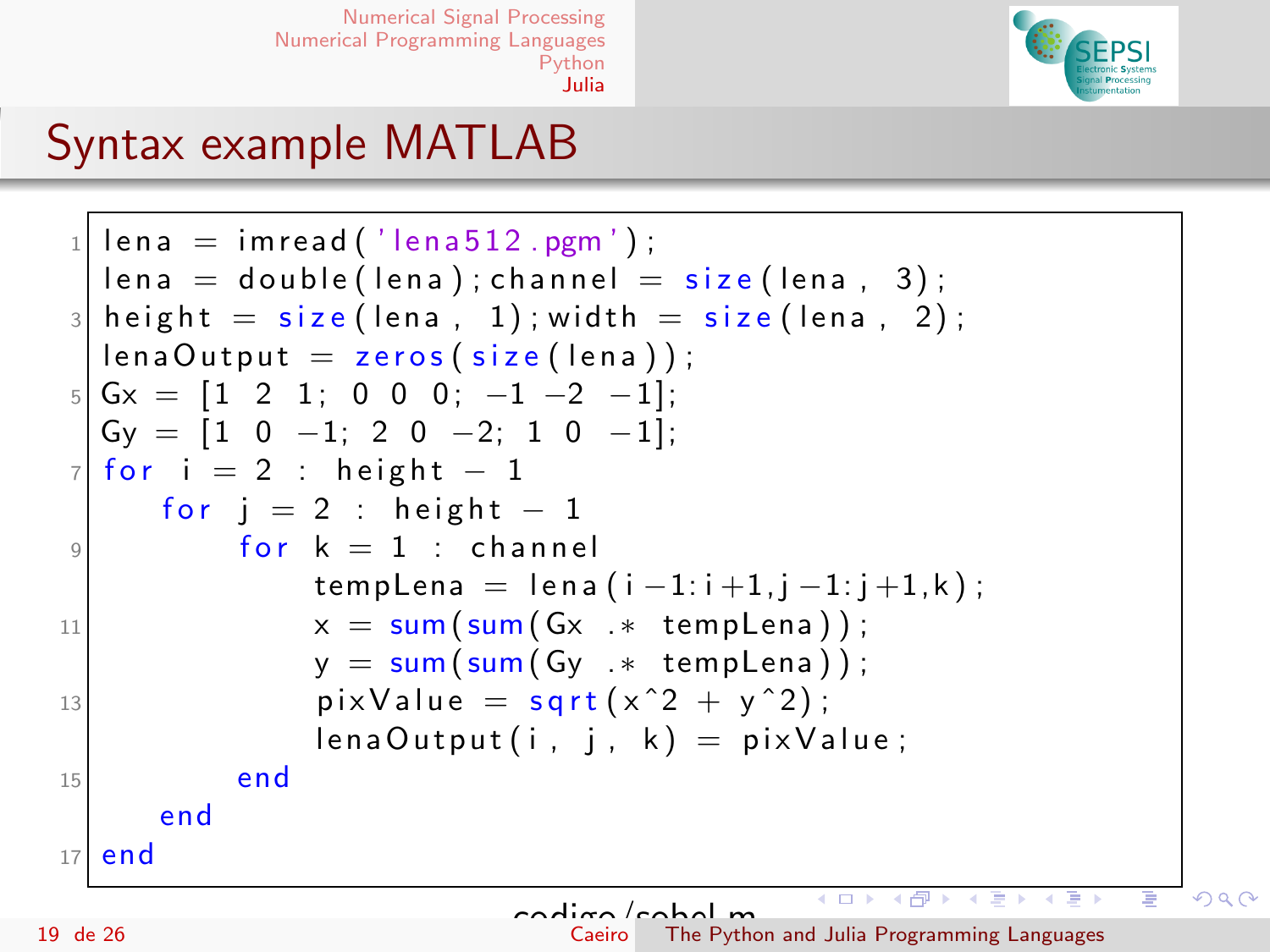

#### Syntax example Julia

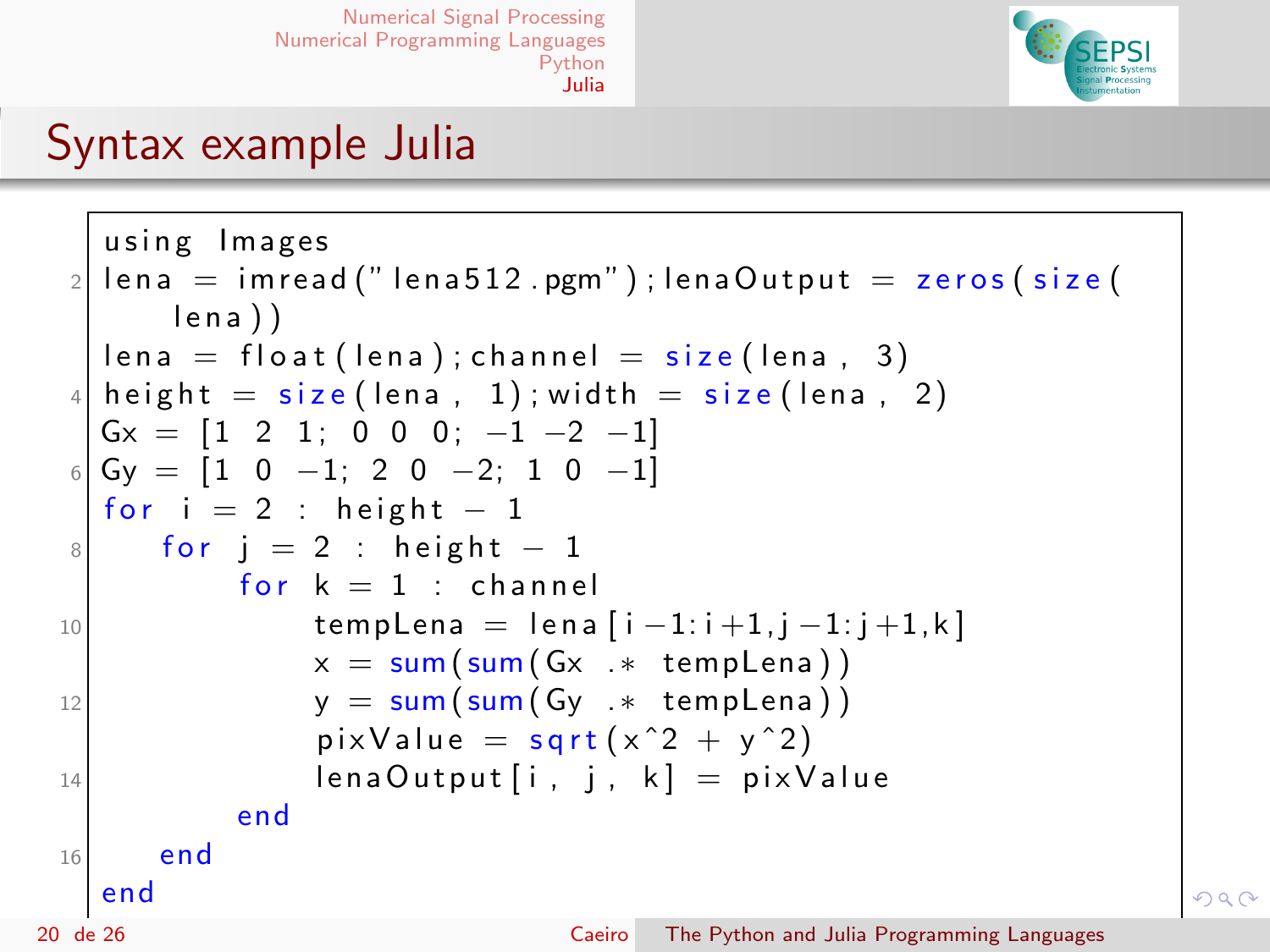

# Availability and Development Tools

An important issue...

- **•** availability
	- It is available for **Windows** 32 and 64 bit versions:
	- OSX 10.6 and above:
	- Linux;
	- source code.
- editors
	- **emacs** mode is available;
	- an **eclipse** plugin is being developed ([https:](https://hacknight.in/thejulialang/julia-hacknight/projects/7-ide-for-julia-eclipse-integration) [//hacknight.in/thejulialang/julia-hacknight/](https://hacknight.in/thejulialang/julia-hacknight/projects/7-ide-for-julia-eclipse-integration) [projects/7-ide-for-julia-eclipse-integration](https://hacknight.in/thejulialang/julia-hacknight/projects/7-ide-for-julia-eclipse-integration));
	- **a** an IDE called **Julia Studio** is available (<https://github.com/forio/julia-studio>);
	- syntax highlighting is available for **Notepad** $++$ (<https://gist.github.com/catawbasam/3858496>).

イロメ イ母メ イヨメ イヨメ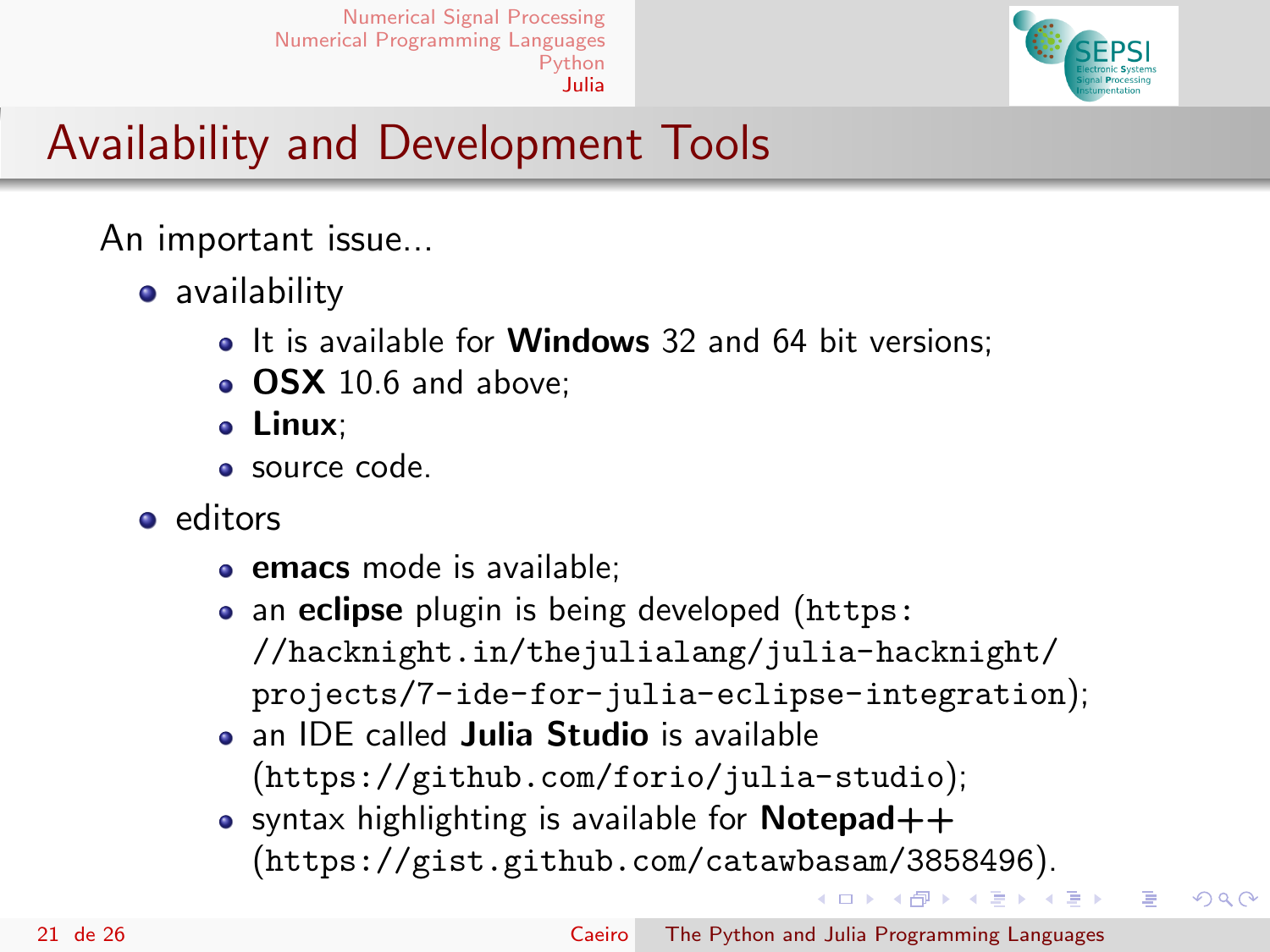

 $2990$ 

# Julia and Python Notebooks

A Mathematica notebook inspired development environment appeared within the Python scientific community:

- it is based on the **IPython** interactive kernel, <http://ipython.org/>;
- in 2014 appeared a book by *José Unpingco* based on IPython notebooks, Python for Signal Processing: featuring IPython Notebooks, Springer-Verlag;
- it features a browser based editing environment;
- **•** integrates **NumPy** and SciPy;
- **•** fully integrates the powerfull graphics package **matplotlib**, <http://matplotlib.org/>;
- supports high quality mathematical typesetting using MathJax, which is a Javascript version of most of  $\triangle T$ FX;
- **•** currently works using websockets thus only supports firefox and google chrome. イロメ イ何メ イヨメ イヨメ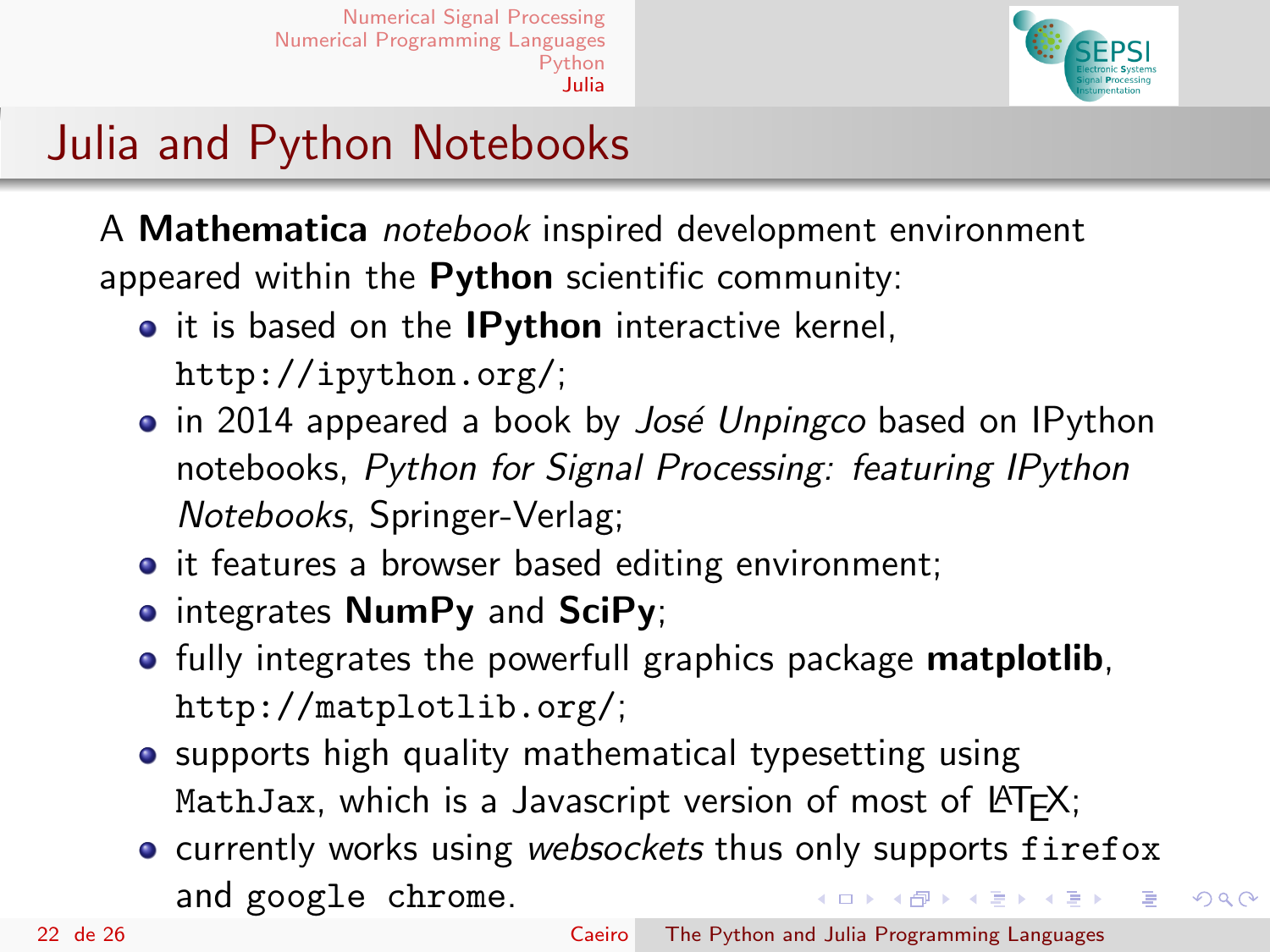

Julia and Python Notebooks

The **IPython** notebook development environment is also available for Julia:

- brings an easy to use development environment to **Julia**;
- **•** since Julia calls directly Python scripts, a very large set of programming resources is available;
- **•** provides a familiar interactive development environment.

イロメ イ母メ イヨメ イヨメ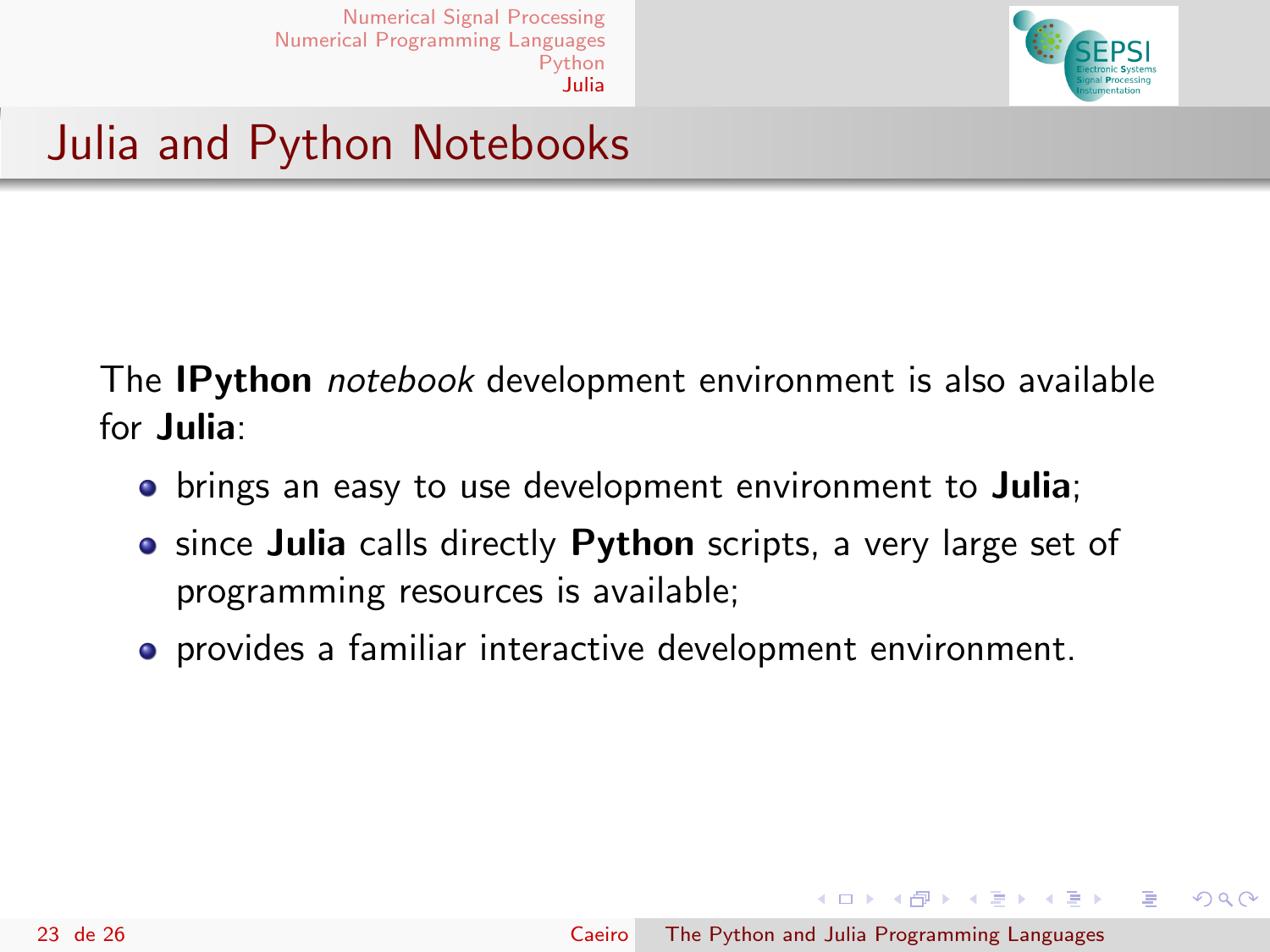

#### IJulia Notebook



In [11]:  $plot(x=collect(1:100), y=sort(rand(100)))$ 



#### $Out[11]:$



Þ

 $299$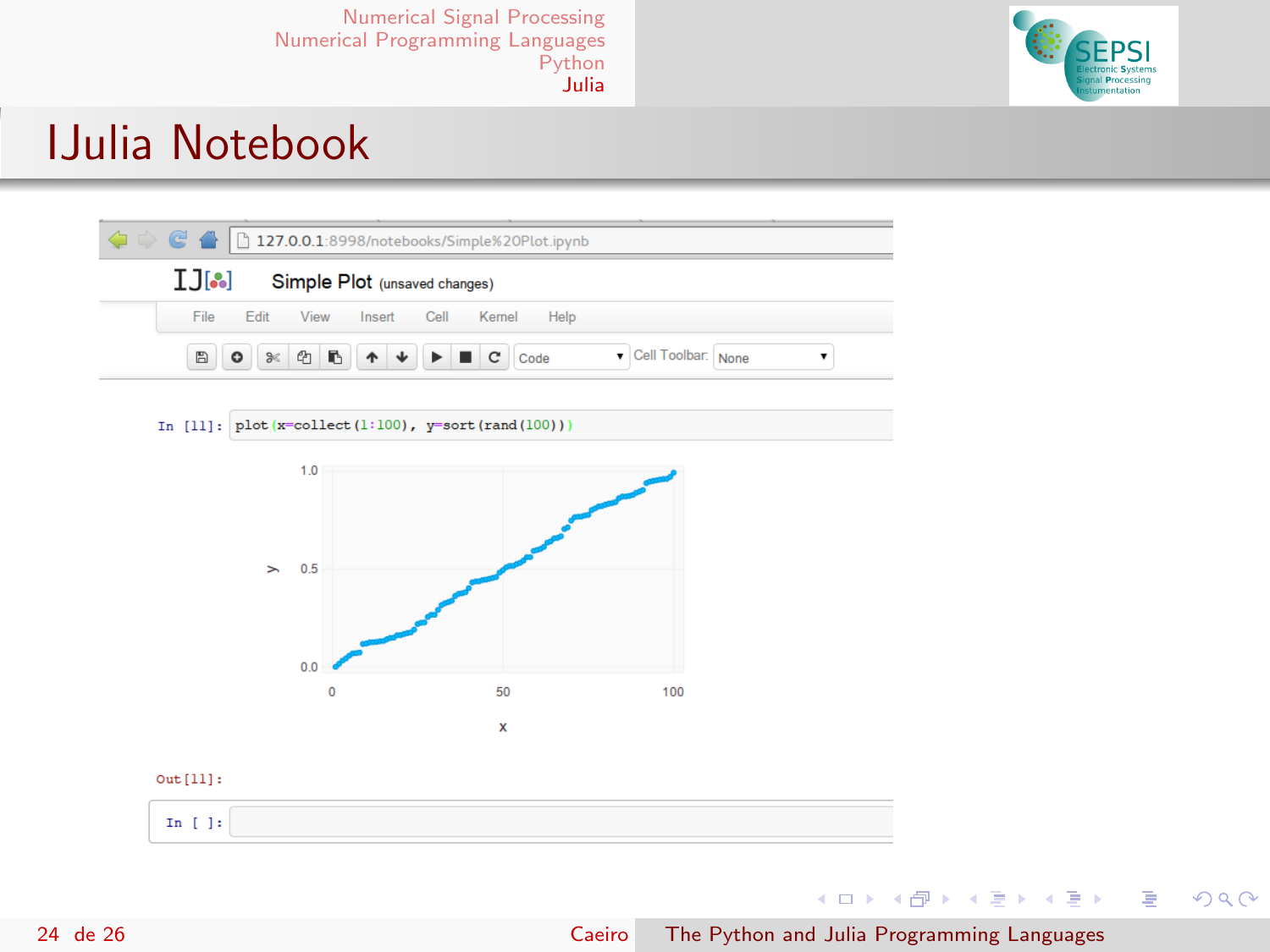

# Speed Comparison

According to the Julia site (<http://julialang.org/>), some micro-benchmarks results were obtained on a single core (serial execution) on an Intel Xeon CPU E7-8850 2.00GHz CPU with 1TB of 1067MHz DDR3 RAM, running Linux:

|               | <b>Fortran</b><br>gcc 4.8.1 | Julia<br>0.2 | Python<br>2.7.3 | R<br>3.0.2 | Matlab<br>R <sub>2012a</sub> | <b>Octave</b><br>3.6.4 | <b>Mathe-</b><br>matica<br>8.0 | <b>JavaScript</b><br>V8 3.7.12.22 | Go<br>go1 |
|---------------|-----------------------------|--------------|-----------------|------------|------------------------------|------------------------|--------------------------------|-----------------------------------|-----------|
| fib           | 0.26                        | 0.91         | 30.37           | 411.36     | 1992.00                      | 3211.81                | 64.46                          | 2.18                              | 1.03      |
| parse int     | 5.03                        | 1.60         | 13.95           | 59.40      | 1463.16                      | 7109.85                | 29.54                          | 2.43                              | 4.79      |
| quicksort     | 1.11                        | 1.14         | 31.98           | 524.29     | 101.84                       | 1132.04                | 35.74                          | 3.51                              | 1.25      |
| mandel        | 0.86                        | 0.85         | 14.19           | 106.97     | 64.58                        | 316.95                 | 6.07                           | 3.49                              | 2.36      |
| pi sum        | 0.80                        | 1.00         | 16.33           | 15.42      | 1.29                         | 237.41                 | 1.32                           | 0.84                              | 1.41      |
| rand mat stat | 0.64                        | 1.66         | 13.52           | 10.84      | 6.61                         | 14.98                  | 4.52                           | 3.28                              | 8.12      |
| rand mat mul  | 0.96                        | 1.01         | 3.41            | 3.98       | 1.10                         | 3.41                   | 1.16                           | 14.60                             | 8.51      |

**Figure:** benchmark times relative to C (smaller is better, C performance  $= 1.0$ ).

To digest with some care...

イロメ イ母メ イヨメ イヨメ